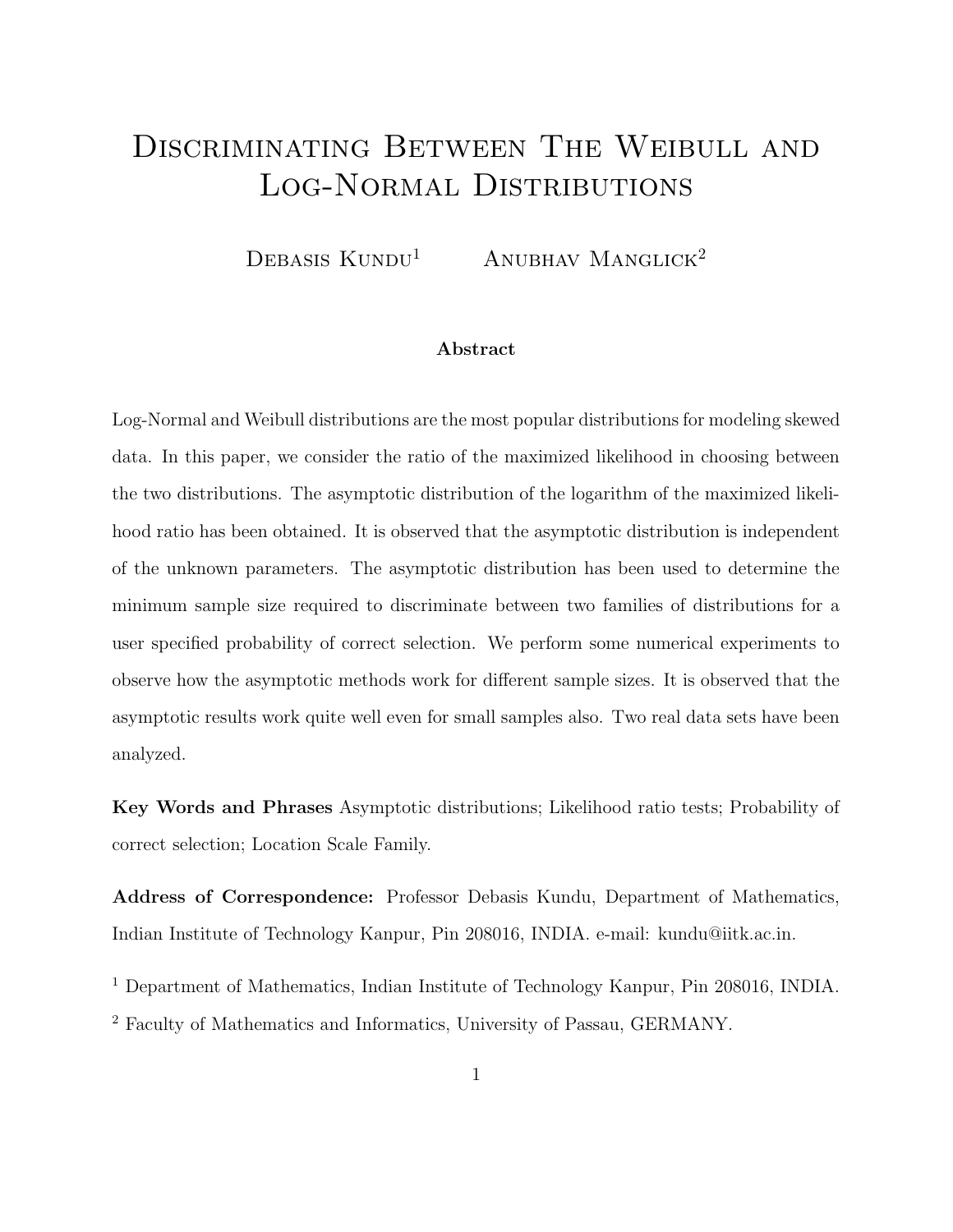## 1 INTRODUCTION:

We address the following problem in this paper. Suppose an experimenter has observed  $n$ data points, say  $x_1, \ldots, x_n$  and he wants to use either two-parameter log-normal model or two parameter Weibull model, which one is preferable?

It is well known that both the log-normal and Weibull models can be used quite effectively to analyze skewed data set. Although, these two models may provide similar data fit for moderate sample sizes, but still it is desirable to select the correct or more nearly correct model, since the inferences based on the model will often involve tail probabilities, where the affect of the model assumptions are very critical. Therefore, even if we have small or moderate samples, it is still very important to make the best possible decision based on whatever data are available.

The problem of testing whether some given observations follow one of the two probability distributions is quite old in the statistical literature. See for example the work of Atkinson (1969, 1970), Bain and Englehardt (1980), Chambers and Cox (1967), Chen (1980), Cox (1961, 1962), Dyer (1973), Fearn and Nebenzahl (1991), Gupta and Kundu (2003, 2004), Kundu, Gupta and Manglick (2004), Wiens (1999) and the references therein.

In this paper, we consider the problem of discriminating between Weibull and log-normal distributions. We use the ratio of the maximized likelihood (RML) in discriminating between the two distribution functions and using the approach of White (1982a,b), we obtain the asymptotic distribution of the logarithm of RML. It is observed that the asymptotic distribution is asymptotically normal and it is independent of the unknown parameters. The asymptotic distribution can be used to compute the probability of correct selection (PCS) and it is observed in the simulation study that the asymptotic distribution works quite well even for small sample sizes. Dumonceaux and Antle (1973) proposed a likelihood ratio test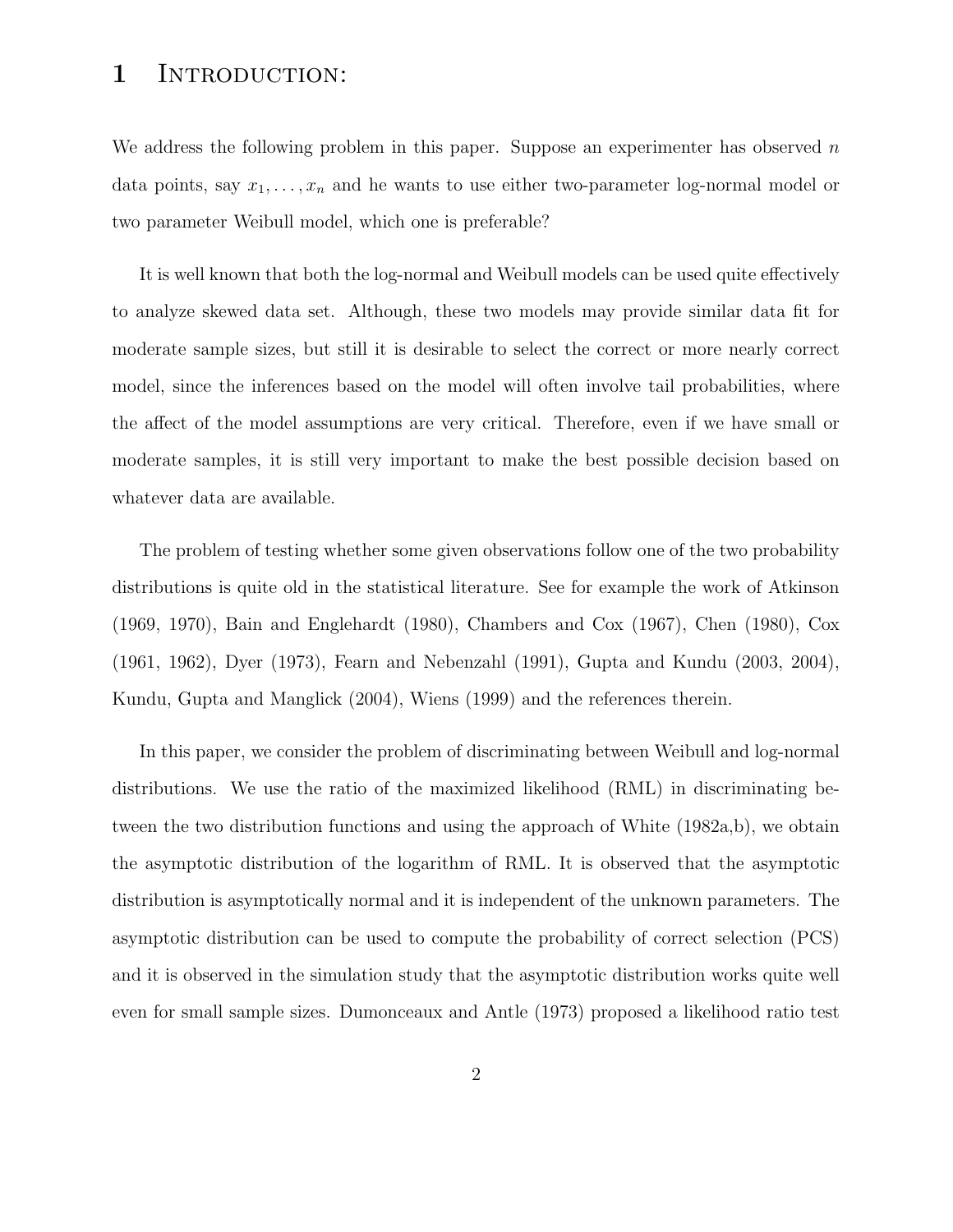in discriminating between the log-normal and Weibull distributions. The asymptotic results can be used to obtain the critical regions of the corresponding testing of hypotheses problem also.

We also find the minimum sample size required to discriminate between the two distribution functions for a given PCS. Using the asymptotic distribution of the logarithm of RML, we obtain the minimum sample size required to discriminate between the two distribution functions for a given user specified protection level, i.e. the PCS.

The rest of the paper is organized as follows. We describe the likelihood ratio method in section 2. Asymptotic distributions of the logarithm of RML statistics under null hypotheses are obtained in section 3. Sample size determination has been performed in section 4. Some numerical experiments are performed in section 5 and two real data sets are analyzed in section 6. Finally we conclude the paper in section 7.

We use the following notation for the rest of the paper. The density function of a lognormal random variable with scale parameter  $\theta > 0$  and shape parameter  $\sigma > 0$ , will be denoted by

$$
f_{LN}(x; \sigma, \theta) = \frac{1}{\sqrt{2\pi}x\sigma} e^{-\frac{(\ln x - \ln \theta)^2}{2\sigma^2}}; \quad \text{for } x > 0.
$$
 (1.1)

A log-normal distribution with the shape and scale parameters  $\sigma$  and  $\theta$  will be denoted by  $LN(\sigma, \theta)$ . The density function of a Weibull distribution, with shape parameter  $\beta > 0$  and scale parameter  $\lambda > 0$ , will be denoted by

$$
f_{WE}(x; \beta, \lambda) = \beta \lambda^{\beta} x^{\beta - 1} e^{-(x\lambda)^{\beta}}; \quad \text{for } x > 0.
$$
 (1.2)

A Weibull distribution with the shape and scale parameters  $\beta$  and  $\lambda$  respectively, will be denoted by  $WE(\beta, \lambda)$ . We denote  $\psi(x) = \frac{d}{dx} ln(\Gamma(x))$  and  $\psi'(x) = \frac{d}{dx}\psi(x)$ , as the digamma and polygamma functions respectively.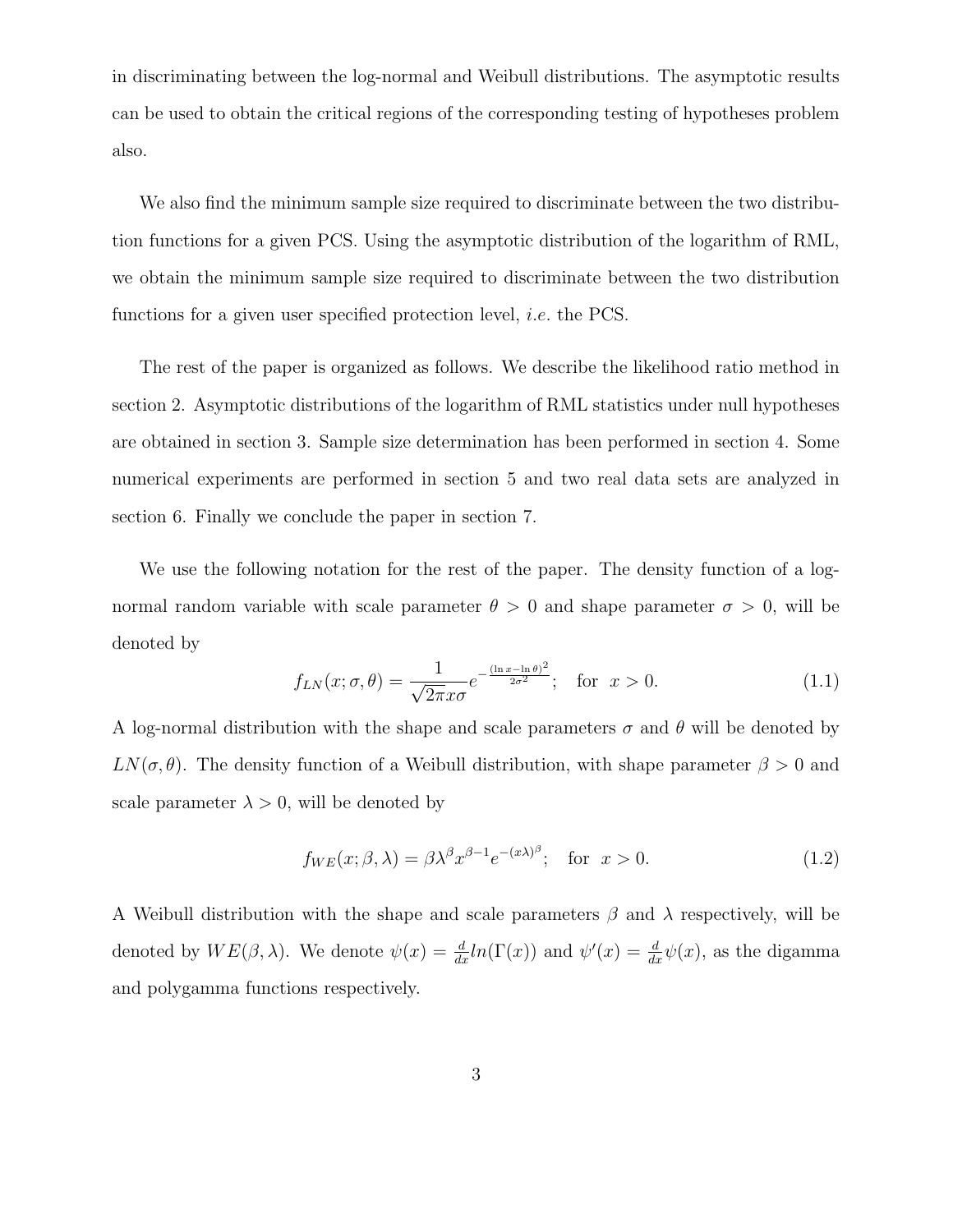# 2 RATIO OF MAXIMIZED LIKELIHOOD

In this section, we assume that we have a sample  $X_1, \ldots, X_n$ , from one of the two distribution functions. The likelihood functions, assuming that the data follow  $LN(\sigma, \theta)$  or  $WE(\beta, \lambda)$ , are

$$
L_{LN}(\sigma, \theta) = \prod_{i=1}^{n} f_{LN}(X_i; \sigma, \theta)
$$

and

$$
L_{WE}(\beta,\lambda) = \prod_{i=1}^{n} f_{WE}(X_i;\beta,\lambda),
$$

respectively. The logarithm of RML is defined as

$$
T = \ln \left[ \frac{L_{LN}(\hat{\sigma}, \hat{\theta})}{L_{WE}(\hat{\beta}, \hat{\lambda})} \right].
$$
\n(2.1)

Here  $(\hat{\sigma}, \hat{\theta})$  and  $(\hat{\beta}, \hat{\lambda})$  are maximum likelihood estimators (MLEs) of  $(\sigma, \theta)$  and  $(\beta, \lambda)$  respectively based on the sample  $X_1, \ldots, X_n$ . The logarithm of RML can be written as follows;

$$
T = n \left[ \frac{1}{2} - \ln \left( \hat{\sigma} \hat{\beta} (\hat{\lambda} \hat{\theta})^{\hat{\beta}} \sqrt{2\pi} \right) \right].
$$
 (2.2)

For log-normal distribution

$$
\hat{\theta} = \left(\prod_{i=1}^{n} X_i\right)^{\frac{1}{n}} \quad \text{and} \quad \hat{\sigma}^2 = \frac{1}{n} \sum_{i=1}^{n} \left(\ln X_i - \ln \hat{\theta}\right)^2,\tag{2.3}
$$

and for Weibull distribution  $\hat{\beta}$  and  $\hat{\lambda}$  satisfy the following relation

$$
\hat{\lambda} = \left(\frac{n}{\sum_{i=1}^{n} X_i^{\hat{\beta}}}\right)^{\frac{1}{\hat{\beta}}}.
$$
\n(2.4)

The following discrimination procedure can be used. Choose the log-normal distribution if the test statistic  $T > 0$ , otherwise choose the Weibull distribution as the preferred model. Note that if we transform the data as  $Y_i = \ln X_i$  and consider the logarithm of RML of the corresponding transformed distributions, namely normal and extreme-value distributions, then the value of the test statistic will be same as (2.2). Therefore, using the results of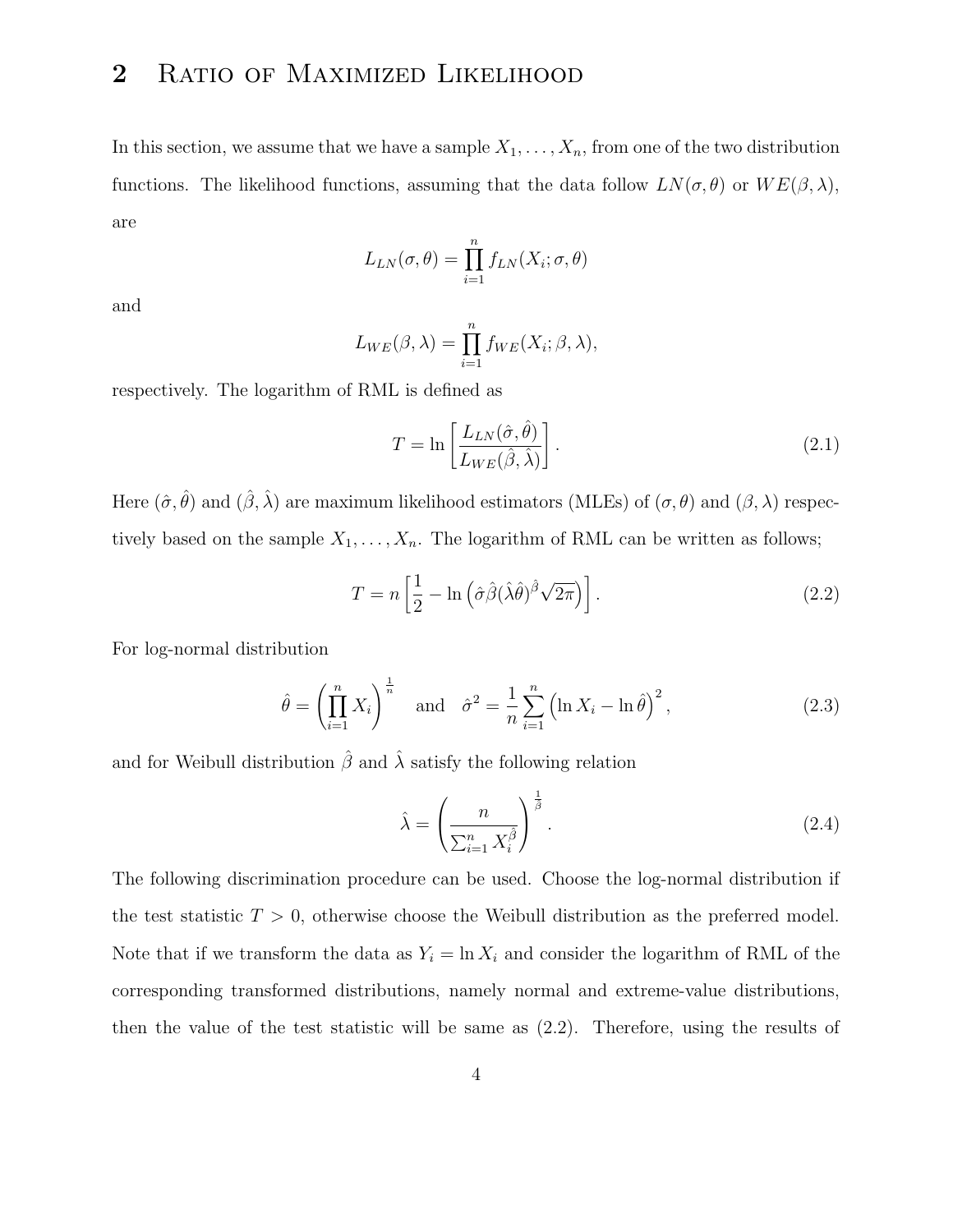Dumonceaux, Antle and Haas (1973), it follows that the distribution of T is independent of  $(\sigma, \theta)$  and  $(\beta, \lambda)$  if the data follow  $LN(\sigma, \theta)$  and  $WE(\beta, \lambda)$  respectively. The discrimination procedure is equivalent to the likelihood ratio method.

# 3 Asymptotic Properties of the Logarithm of RML

In this section we derive the asymptotic distribution of RML for two different cases. We use the following notation. Almost sure convergence will be denoted by  $a.s.$  For any Borel measurable function,  $h(.)$ ,  $E_{LN}(h(U))$ , and  $V_{LN}(h(U))$  will denote the mean and variance of  $h(U)$  under the assumption that U follows  $LN(\sigma, \theta)$ . Similarly, we define,  $E_{WE}(h(U))$  and  $V_{WE}(h(U))$  as mean and variance of  $h(U)$  under the assumption that U follows  $WE(\beta, \lambda)$ . Moreover, if  $g(.)$  and  $h(.)$  are two Borel measurable function, we define  $cov_{LN}(g(U), h(U)) = E_{LN}(g(U)h(U)) - E_{LN}(g(U))E_{LN}(h(U))$  and  $cov_{WE}(g(U)h(U)) =$  $E_{WE}(g(U)h(U))$  -  $E_{WE}(g(U))E_{WE}(h(U))$ , where U follows  $LN(\sigma, \theta)$  and  $WE(\beta, \lambda)$  respectively.

#### CASE 1: THE DATA FOLLOW LOG-NORMAL DISTRIBUTION

In this case we have the following main result.

THEOREM 1: Under the assumption that the data follow  $LN(\sigma, \theta)$ , the distribution of T as defined in (2.2) is approximately normally distributed with mean  $E_{LN}(T)$  and  $V_{LN}(T)$ .

To prove theorem 1, we need the following lemma.

LEMMA 1: Suppose the data follow  $LN(\sigma, \theta)$ , then as  $n \to \infty$ , we have (1)  $\hat{\sigma} \to \sigma$  a.s.,  $\hat{\theta} \to \theta$  a.s., where

$$
E_{LN}(\ln(f_{LN}(X;\sigma,\theta))) = \max_{\bar{\sigma},\bar{\theta}} E_{LN}(\ln(f_{LN}(X;\bar{\sigma},\bar{\theta})))
$$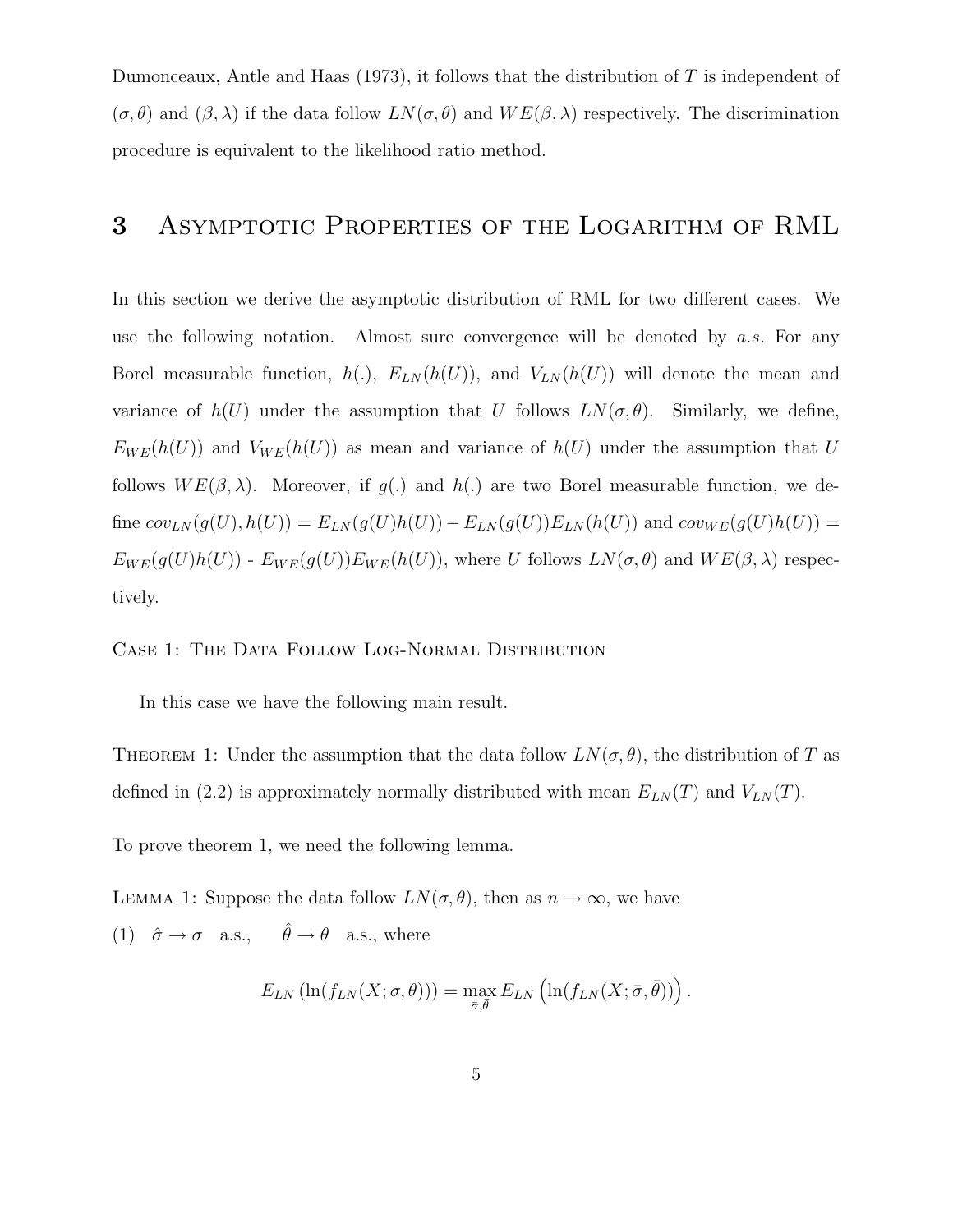(2)  $\hat{\beta} \rightarrow \tilde{\beta}$  a.s.,  $\hat{\lambda} \rightarrow \tilde{\lambda}$  a.s., where

$$
E_{LN}\left(\ln(f_{WE}(X;\tilde{\beta},\tilde{\lambda}))\right)=\max_{\beta,\lambda}E_{LN}\left(\ln(f_{WE}(X;\beta,\lambda))\right).
$$

Note that  $\tilde{\beta}$  and  $\tilde{\lambda}$  may depend on  $\sigma$  and  $\theta$ , but we do not make it explicit for brevity. Let us denote;

$$
T^* = \ln\left[\frac{L_{LN}(\sigma,\theta)}{L_{WE}(\tilde{\beta},\tilde{\lambda})}\right],\tag{3.1}
$$

(3)  $n^{-\frac{1}{2}}(T - E_{LN}(T))$  is asymptotically equivalent to  $n^{-\frac{1}{2}}(T^* - E_{LN}(T^*)$ .

PROOF OF LEMMA 1: The proof follows using the similar argument of White (1982b; Theorem 1) and therefore, it is omitted.

PROOF OF THEOREM 1: Using the Central Limit Theorem (CLT), it can be easily seen that  $n^{-\frac{1}{2}}(T^* - E_{LN}(T^*))$  is asymptotically normally distributed. Therefore, the proof immediately follows from part (3) of Lemma 1 and the CLT.

Now we discuss how to obtain  $\tilde{\beta}$  and  $\tilde{\lambda}$ ,  $E_{LN}(T)$  and  $V_{LN}(T)$ . Let us define;

$$
g(\beta, \lambda) = E_{LN} \left( \ln(f_{WE}(X; \beta, \lambda)) \right) = E_{LN} \left[ \ln \beta + \beta \ln \lambda + (\beta - 1) \ln X - (\lambda X)^{\beta} \right]
$$

$$
= \ln \beta + \beta \ln \lambda + (\beta - 1) \ln \theta - (\lambda \theta)^{\beta} e^{\frac{\beta^{2} \sigma^{2}}{2}}.
$$
(3.2)

By differentiating  $g(\beta, \lambda)$  with respect to  $\beta$  and  $\lambda$  and equating them to zero, we obtain

$$
\tilde{\beta} = \frac{1}{\sigma} \quad \text{and} \quad \tilde{\lambda} = \frac{1}{\theta} e^{-\frac{\sigma}{2}}.
$$
\n(3.3)

Now we provide the expression for  $E_{LN}(T)$  and  $V_{LN}(T)$ . Note that  $\lim_{n\to\infty}\frac{E_{LN}(T)}{n}$  $\frac{N(T)}{n}$  and  $\lim_{n\to\infty}\frac{V_{LN}(T)}{n}$  $\frac{N(T)}{n}$  exist. Suppose, we denote  $\lim_{n\to\infty} \frac{E_{LN}(T)}{n} = AM_{LN}$  and  $\lim_{n\to\infty} \frac{V_{LN}(T)}{n} =$  $AV_{LN}$ . It is already observed that the distribution of T is independent of  $\sigma$  and  $\theta$ , therefore to compute  $E_{LN}(T)$  and  $V_{LN}(T)$ , without loss of generality, we consider  $\sigma = \theta = 1$ . For large n,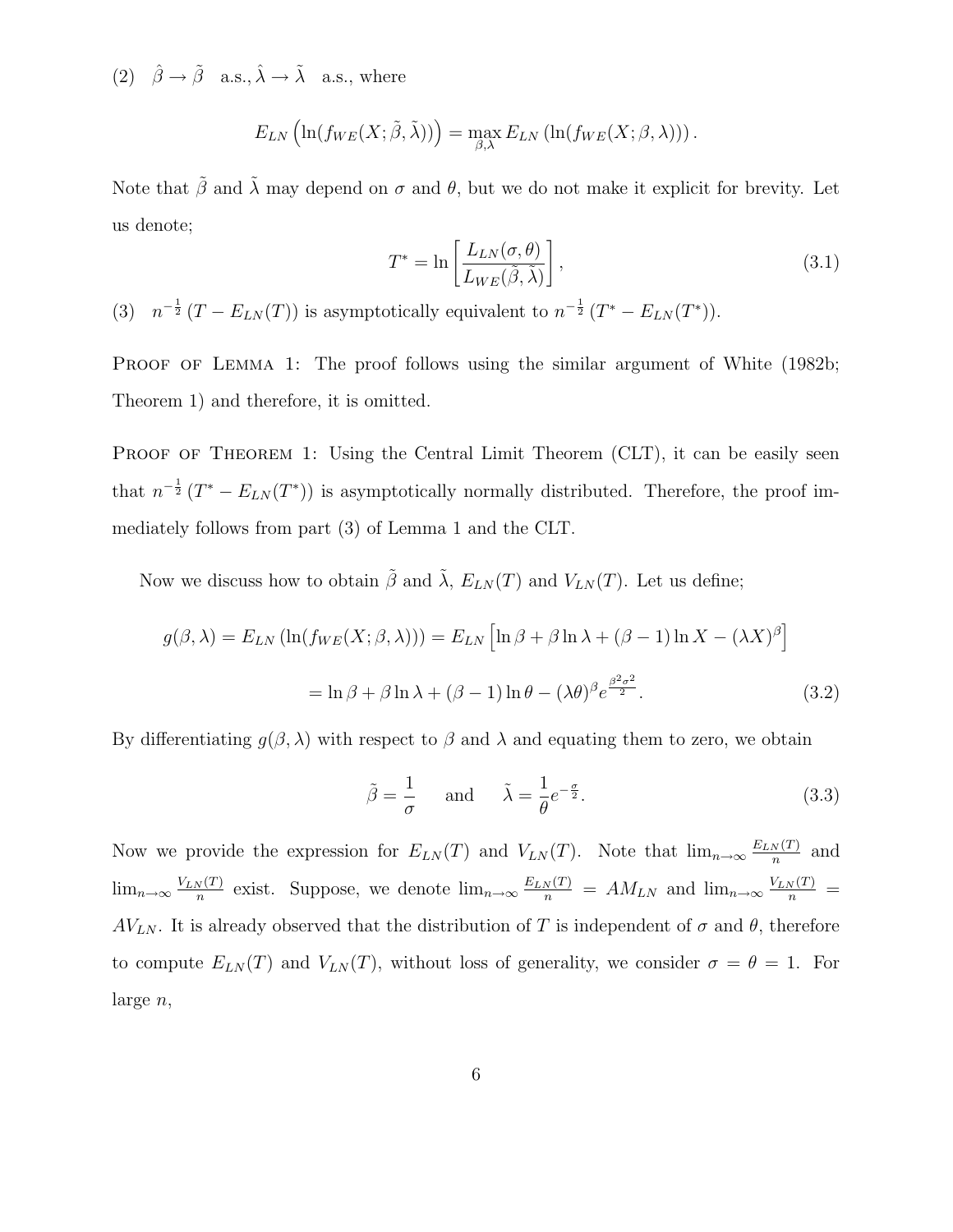$$
\frac{E_{LN}(T)}{n} \approx AM_{LN} = E_{LN} \left[ \ln f_{LN}(X; 1, 1) - \ln f_{WE}(X; \tilde{\beta}, \tilde{\lambda}) \right]
$$
  
\n
$$
= E_{LN} \left[ -\frac{1}{2} \ln(2\pi) - \tilde{\beta} \ln X - \frac{1}{2} (\ln X)^2 - \ln \tilde{\beta} - \tilde{\beta} \ln \tilde{\lambda} + (X\tilde{\lambda})^{\tilde{\beta}} \right]
$$
  
\n
$$
= -\frac{1}{2} \ln(2\pi) - \frac{1}{2} - \ln \tilde{\beta} - \tilde{\beta} \ln \tilde{\lambda} + \tilde{\lambda}^{\tilde{\beta}} e^{\frac{1}{2}\tilde{\beta}^2}
$$
  
\n
$$
= -\frac{1}{2} \ln(2\pi) + 1 = 0.0810614
$$
 (3.4)

We also have

$$
\frac{V_{LN}(T)}{n} \approx AV_{LN}(\sigma) = V_{LN} \left( \ln f_{LN}(X; 1, 1) - \ln f_{WE}(X; \tilde{\beta}, \tilde{\lambda}) \right)
$$
  
=  $V \left( \tilde{\beta} \ln X + \frac{1}{2} (\ln X)^2 - (\tilde{\lambda} X)^{\tilde{\beta}} \right)$   
=  $\tilde{\beta}^2 + \frac{1}{2} + \tilde{\lambda}^{2\tilde{\beta}} \left( e^{2\tilde{\beta}^2} - e^{\tilde{\beta}^2} \right) - 3\tilde{\beta}^2 \tilde{\lambda}^{\tilde{\beta}} e^{\frac{1}{2}\tilde{\beta}^2} = e - \frac{5}{2} = 0.2182818.$  (3.5)

CASE 2: THE DATA FOLLOW WEIBULL DISTRIBUTION

THEOREM 2: Under the assumption that the data follow  $WE(\beta, \lambda)$ , the distribution of T as defined in (2.2), is asymptotically normally distributed with mean  $E_{WE}(T)$  and variance  $V_{WE}(T)$ .

To prove Theorem 2, we need Lemma 2, similar to Lemma 1.

LEMMA 2: Suppose the data follow  $WE(\beta, \lambda)$ , then as  $n \to \infty$ , we have (1)  $\hat{\beta} \rightarrow \beta$  a.s.,  $\hat{\lambda} \rightarrow \lambda$  a.s. where

$$
E_{WE}(\ln(f_{WE}(X;\beta,\lambda))) = \max_{\bar{\beta},\bar{\lambda}} E_{WE}(\ln(f_{WE}(X;\bar{\beta},\bar{\lambda})))
$$

(2)  $\hat{\sigma} \to \tilde{\sigma}$  a.s.,  $\hat{\theta} \to \tilde{\theta}$  a.s, where

$$
E_{WE}\left(\ln(f_{LN}(X:\tilde{\sigma},\tilde{\theta}))\right) = \max_{\sigma,\theta} E_{WE}\left(\ln(f_{LN}(X;\sigma,\theta))\right).
$$

Note that here also  $\tilde{\sigma}$  and  $\hat{\theta}$  may depend on  $\beta$ , but we do not make it explicit for brevity.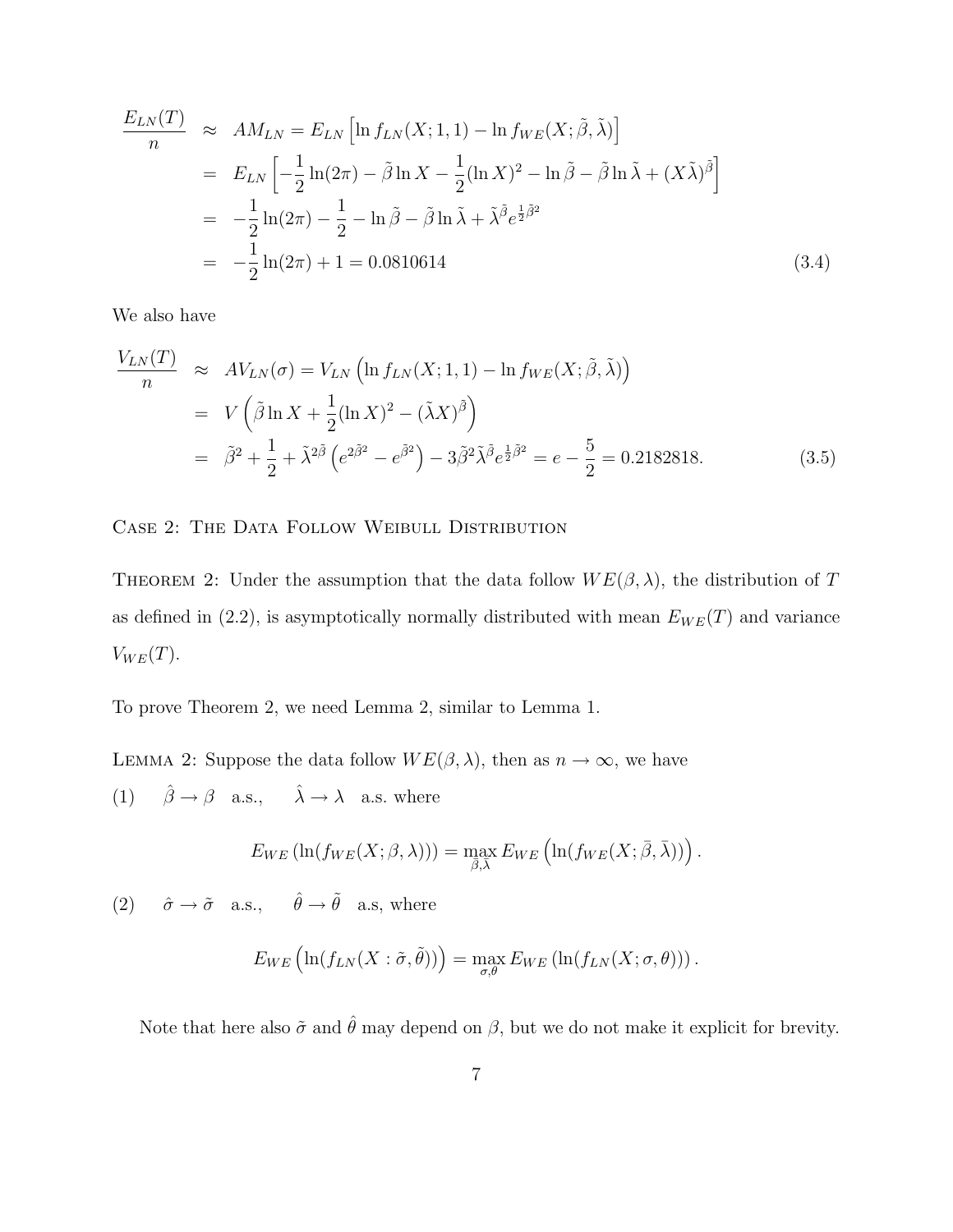Let us denote here;

$$
T_* = \ln\left[\frac{L_{LN}(\tilde{\sigma}, \tilde{\theta})}{L_{WE}(\beta, \lambda)}\right] = \ln\left[\frac{L_{LN}(\tilde{\sigma}, \tilde{\theta})}{L_{WE}(\beta, 1)}\right].
$$
\n(3.6)

 $(3)$  $^{-\frac{1}{2}}$  [T –  $E_{WE}(T)$ ] is asymptotically equivalent to  $n^{-\frac{1}{2}}$  [T<sub>\*</sub> –  $E_{WE}(T_*)$ ].

PROOF OF LEMMA 2 It also follows from Theorem 1 of White (1982b).

PROOF OF THEOREM 2: It follows similarly as Theorem 1.

Now we discuss how to obtain  $\tilde{\sigma}$ ,  $\tilde{\theta}$ ,  $E_{WE}(T)$  and  $V_{WE}(T)$ . Let us define;

$$
h(\sigma,\theta) = E_{WE}(\ln(f_{LN}(X;\sigma,\theta))) = E_{WE}\left[-\frac{1}{2}\ln(2\pi) - \ln X - \ln \sigma - \frac{(\ln X - \ln \theta)^2}{2\sigma^2}\right]
$$
  
= 
$$
-\frac{1}{2}\ln(2\pi) - \frac{1}{\beta}\psi(1) + \ln \lambda - \ln \sigma
$$

$$
-\frac{1}{2\sigma^2}\left[\frac{1}{\beta^2}\Gamma''(1) - \frac{2}{\beta}\psi(1)\ln \lambda + (\ln \lambda)^2 - 2\ln \theta \left(\frac{1}{\beta}\psi(1) - \ln \lambda\right) + (\ln \theta)^2\right]. \quad (3.7)
$$

Therefore, by differentiating  $h(\sigma, \theta)$  with respect to  $\sigma$  and  $\theta$  and equating them to zero, we obtain  $\tilde{\sigma}$  and  $\tilde{\theta}$  as

$$
\tilde{\theta} = \frac{1}{\lambda} e^{\frac{1}{\beta}\psi(1)}, \quad \text{and} \quad \tilde{\sigma} = \frac{\sqrt{\psi'(1)}}{\beta}.
$$
\n(3.8)

Now we provide the expression for  $E_{WE}(T)$  and  $V_{WE}(T)$ . Similarly as before,  $\lim_{n\to\infty}\frac{E_{WE}(T)}{n}$ n and  $\lim_{n\to\infty}\frac{V_{WE}(T)}{n}$  $\frac{E(T)}{n}$  exist and we denote  $\lim_{n\to\infty} \frac{E_{WE}(T)}{n} = AM_{WE}$  and  $\lim_{n\to\infty} \frac{V_{WE}(T)}{n}$ AV<sub>WE</sub>. Note that as mentioned before, the distribution of T is independent of  $\beta$  and  $\lambda$  and we take them to be 1 for the calculations of  $AM_{WE}$  and  $AV_{WE}$ . Therefore for large n

$$
\frac{E_{WE}(T)}{n} \approx AM_{WE} = E_{WE} \left[ \ln(f_{LN}(X; \tilde{\sigma}, \tilde{\theta})) - \ln(f_{WE}(X; 1, 1)) \right]
$$
  
=  $-\frac{1}{2} \ln(2\pi) - \ln \tilde{\sigma} - \frac{1}{2\tilde{\sigma}^2} \left[ \frac{\pi^2}{6} + (\psi(1) - \ln \tilde{\theta})^2 \right] + 1 - \psi(1)$   
=  $\frac{1}{2} - \frac{3}{2} \ln \pi + \frac{1}{2} \ln 3 - \psi(1) = -0.0905730.$  (3.9)

Note that the second equality follows by taking the expectations of the likelihood functions after putting the values of  $\tilde{\sigma}$  and  $\tilde{\theta}$  from (3.8). Moreover,

$$
\frac{V_{WE}(T)}{n} \approx AV_{WE}(\beta) = V_{WE}\left[\ln(f_{LN}(X;\tilde{\sigma},\tilde{\theta})) - \ln(f_{WE}(X;1,1))\right]
$$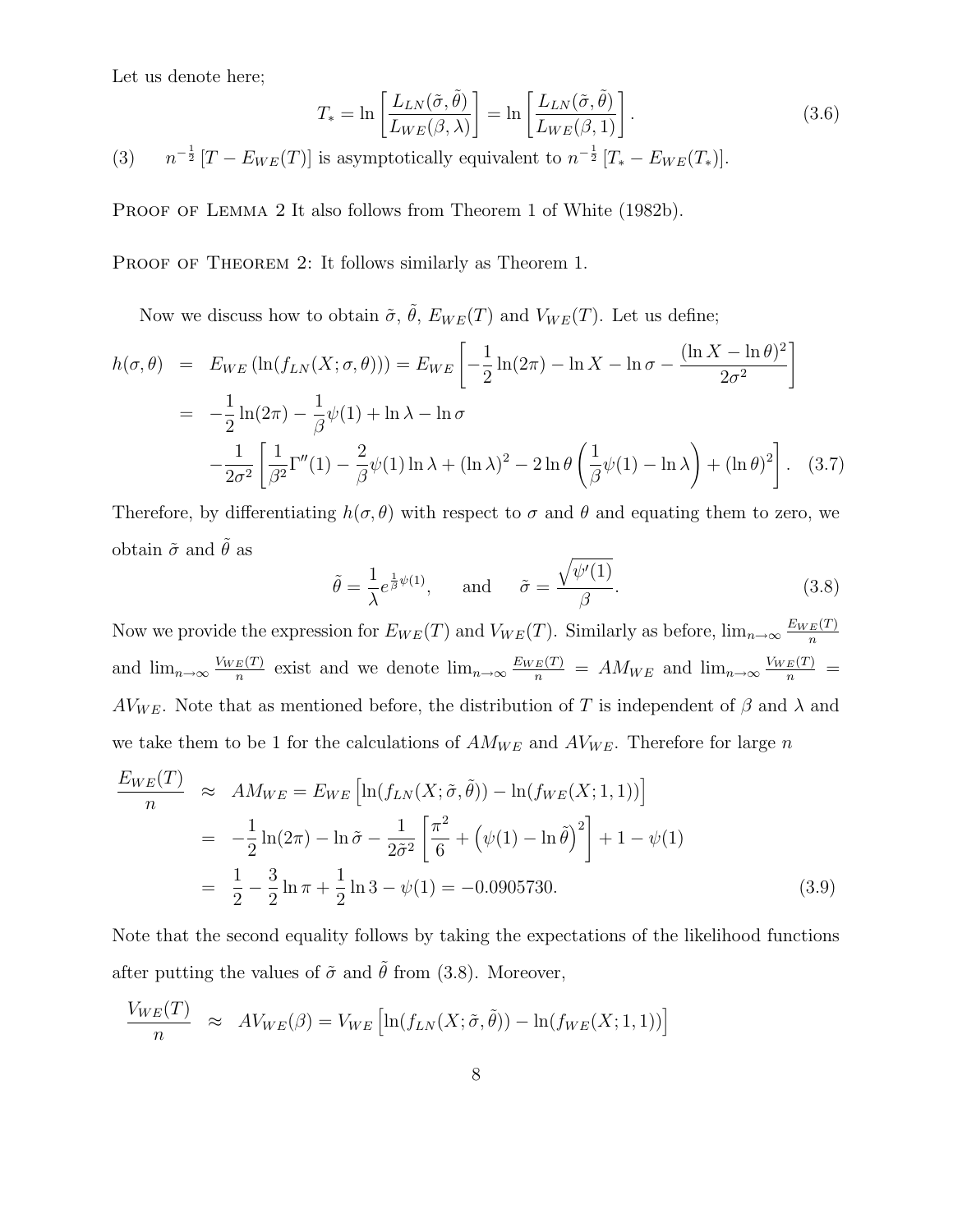$$
= V_{WE} \left[ \ln X + \frac{(\ln X - \ln \tilde{\theta})^2}{2\tilde{\sigma}^2} - X \right]
$$
  
\n
$$
= \left( 1 - \frac{\ln \tilde{\theta}}{\tilde{\sigma}^2} \right)^2 \left( \Gamma''(1) - (\Gamma'(1))^2 \right) + \frac{1}{4\tilde{\sigma}^4} \left( \Gamma^{(4)}(1) - (\Gamma''(1))^2 \right) + 1 - \frac{2}{\tilde{\sigma}^2} \Gamma'(1)
$$
  
\n
$$
+ \frac{1}{\tilde{\sigma}^2} \left( 1 - \frac{\ln \theta}{\tilde{\sigma}^2} \right) \left( \Gamma^{(3)}(1) - \Gamma'(1) \Gamma''(1) \right) - 2 \left( 1 - \frac{\ln \tilde{\theta}}{\beta \tilde{\sigma}^2} \right)
$$
  
\n
$$
= \left( 1 - \frac{\psi(1)}{\psi'(1)} \right)^2 \left( \Gamma''(1) - (\Gamma'(1))^2 \right) + \frac{1}{4(\psi'(1))^2} \left( \Gamma^{(4)}(1) - (\Gamma''(1))^2 \right)
$$
  
\n
$$
+ 1 + \frac{1}{\psi'(1)} \left( 1 - \frac{\psi(1)}{\psi'(1)} \right) \left( \Gamma^{(3)}(1) - \Gamma'(1) \Gamma''(1) \right) - 2 \left( 1 - \frac{\psi(1)}{\psi'(1)} \right) - 2 \frac{\psi(1)}{\psi'(1)}
$$
  
\n
$$
= \psi'(1) \left( 1 - \frac{\psi(1)}{\psi'(1)} \right)^2 + \frac{1}{4(\psi'(1))^2} \left( \Gamma^{(4)}(1) - (\Gamma''(1))^2 \right) - 1
$$
  
\n
$$
+ \frac{1}{\psi'(1)} \left( 1 - \frac{\psi(1)}{\psi'(1)} \right) \left( \Gamma^{(3)}(1) - \Gamma'(1) \Gamma''(1) \right)
$$
  
\n= 0.2834081. (3.10)

# 4 Determination of Sample Size and Testing

### 4.1 Minimum Sample Size Determination

In this subsection section we propose a method to determine the minimum sample size needed to discriminate between the Weibull and log-normal distributions for a given user specified PCS. It is expected that the user specifies the PCS before hand.

First we consider Case 1, *i.e.* the data are assumed to follow  $LN(\sigma, \theta)$ . Since T is asymptotically normally distributed with mean  $E_{LN}(T)$  and variance  $V_{LN}(T)$ , therefore, the PCS is

$$
PCS = P[T > 0] \approx \Phi\left(\frac{E_{LN}(T)}{\sqrt{V_{LN}(T)}}\right) = \Phi\left(\frac{n \times AM_{LN}}{\sqrt{n \times AV_{LN}}}\right). \tag{4.1}
$$

Here  $\Phi$  is the distribution function of the standard normal distribution. Now to determine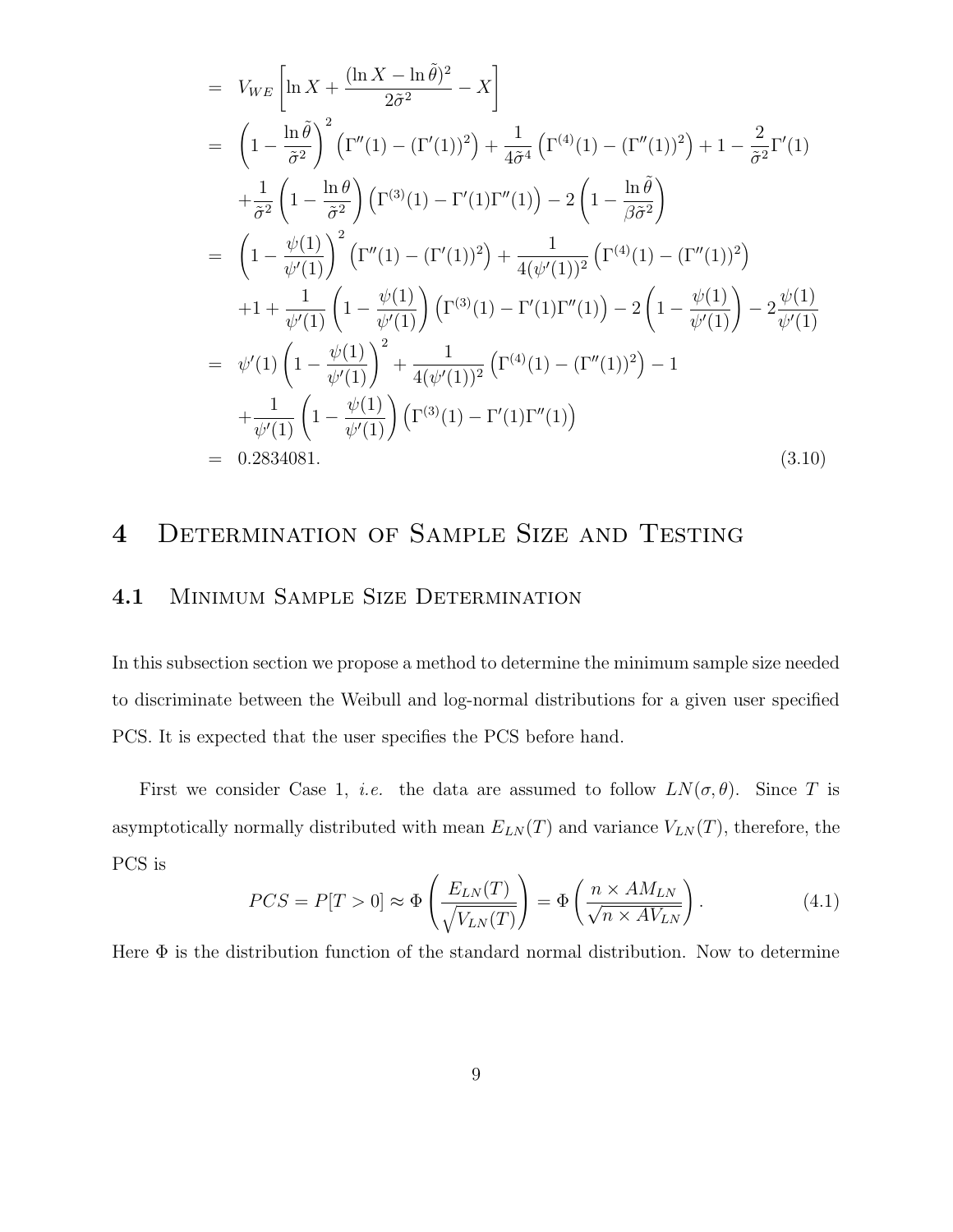the minimum sample size required to achieve at least  $p^*$  protection level, we equate;

$$
\Phi\left(\frac{n \times AM_{LN}}{\sqrt{n \times AV_{LN}}}\right) = p^*
$$
\n(4.2)

and obtain

$$
n = \frac{z_{p^*}^2 A V_{LN}}{(AM_{LN})^2}.
$$
\n(4.3)

Here  $z_{p^*}$  is the 100 $p^*$  percentile points of a standard normal distribution. For Case 2, *i.e.* when the data follow  $WE(\beta, \lambda)$ , we obtain

$$
n = \frac{z_{p^*}^2 A V_{WE}}{(AM_{WE})^2}.
$$
\n(4.4)

Therefore, to achieve overall  $p^*$  protection level, we need at least

$$
n = z_{p^*}^2 \max\{\frac{AV_{LN}}{(AM_{LN})^2}, \frac{AV_{WE}}{(AM_{WE})^2}\} = z_{p^*} \max\{33.2, 34.5\} = z_{p^*}35. \tag{4.5}
$$

#### 4.2 TESTING OF HYPOTHESES

In this subsection we consider the discrimination problem as a testing of hypothesis problem as it was considered by Dumonceaux and Antle (1973). Dumonceaux and Antle (1973) considered the problem as the following two testing of hypotheses problems.

Problem 1: 
$$
H_0
$$
: Log-Normal *vs.*  $H_1$ : Weibull. (4.6)

Problem 2: 
$$
H_0
$$
: Weibull *vs.*  $H_1$ : Log-Normal. (4.7)

Dumonceaux and Antle (1973) provided the exact critical regions and the powers of the likelihood ratio tests based on Monte Carlo simulations. Our asymptotic results derived in the previous section can be used for testing the above two hypotheses as follows:

Test 1: For Problem 1: Reject the null hypothesis  $H_0$  at the  $\alpha$  % level of significance, if  $T < n \times 0.0810614 - z_{\alpha} \times \sqrt{n \times 0.2182818}$ , and accept otherwise.

Test 2: For Problem 2: Reject the null hypothesis  $H_0$  at the  $\alpha$  % level of significance, if  $T > -n \times 0.0905730 + z_{\alpha} \times \sqrt{n \times 0.2834081}$ , and accept otherwise.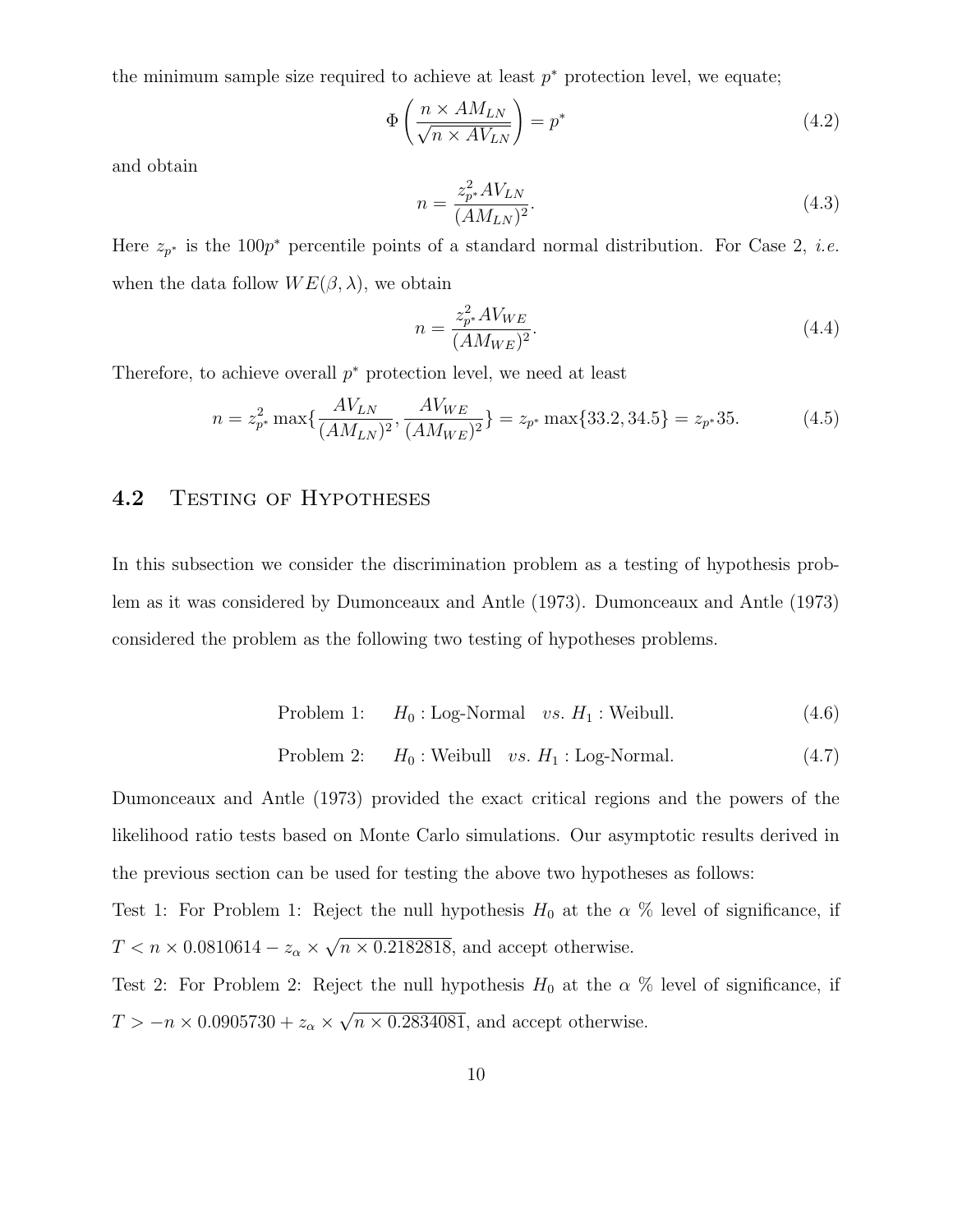# 5 NUMERICAL EXPERIMENTS:

In this section we perform some numerical experiments to observe how these asymptotic results derived in section 3, work for different sample sizes. All computations are performed at the Indian Institute of Technology Kanpur, using Pentium IV processor. We use the random deviate generator of Press et al. (1993) and all the programs are written in C. They can be obtained from the authors on request without any cost. We compute the PCS based on simulations and we also compute it based on the asymptotic normality results derived in section 3. Since the distribution (numerical value) of  $T$  is independent of the shape and scale parameters, we consider the shape and scale parameters to be one in all cases. We consider different sample sizes namely  $n = 20, 40, 60, 80$  and 100.

First we consider the case when the null distribution is Log-Normal and the alternative is Weibull. In this case we generate a random sample of size n from  $LN(1,1)$  and compute T as defined in  $(2.2)$  and check whether T is positive or negative. We replicate the process 10,000 times and obtain an estimate of PCS. We also compute the PCS based on the asymptotic results derived in the Section 3. The results are reported in Table 1. Similarly, we obtain the results when the null distribution is Weibull and the alternative is Log-Normal, and the results are reported in Table 2.

It is quite clear from Tables 1 and 2 that as sample size increases the PCS increases as expected. Even when the sample size is 20, asymptotic results work quite well for both the cases. We performed normality tests on 10,000 T values and the null hypothesis can not be rejected even when the sample size is 20. From the simulation study, it is recommended that asymptotic results can be used quite effectively even when the sample size is small.

Now we consider the discrimination problem as a testing of hypothesis problem as defined in the previous section. Let us define the rejection regions as  $\{T < 0\}$  and  $\{T > 0\}$  for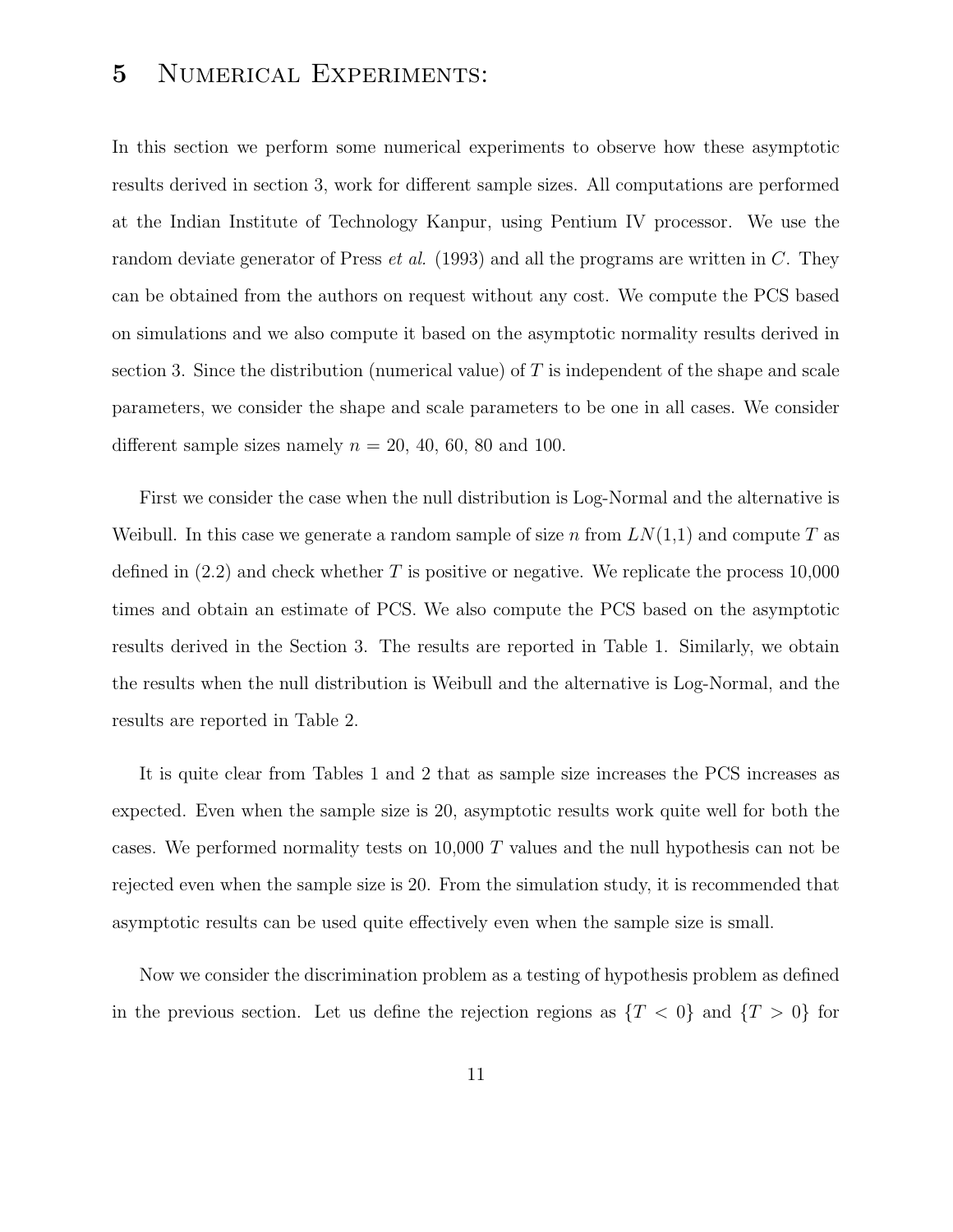problems 1 and 2 respectively. Therefore, it is immediate that  $P[Type I error] = 1 - PCS$ . From Tables 1 and 2, it also clear that the P[Type I error] varies between 0.22 and 0.04 as the sample size varies between 20 and 100 for both problems 1 and 2. Similarly, the power of the test varies between 0.78 and 0.96 as sample size varies between 20 and 100.

## 6 Data Analysis

In this section we analyze two data sets and use our method to discriminate between the two distribution functions.

DATA SET 1: The first data set is as follows; (Lawless; 1986, page 228). The data given arose in tests on endurance of deep groove ball bearings. The data are the number of million revolutions before failure for each of the 23 ball bearings in the life tests and they are: 17.88, 28.92, 33.00, 41.52, 42.12, 45.60, 48.80, 51.84, 51.96, 54.12, 55.56, 67.80, 68.44, 68.64, 68.88, 84.12, 93.12, 98.64, 105.12, 105.84, 127.92, 128.04, 173.40.

When we use the Log-Normal model, the MLEs of the different parameters are  $\hat{\theta} =$ 63.4890,  $\hat{\sigma} = 0.5215$  and the corresponding log-likelihood (LL) value is -113.1017. The Kolmogorv-Smirnov (K-S) distance between the data and the fitted log-normal distribution function is 0.0901 and the corresponding  $p$  value is 0.98. Similarly when we fit the Weibull model, the MLEs are  $\hat{\beta} = 2.1050$ ,  $\hat{\lambda} = 0.0122$  and the corresponding LL value is -113.6887. The non-parametric survival function, fitted Weibull survival function and fitted log-normal survival function are plotted in Figure 1.

The K-S distance between the data and the fitted Weibull distribution function is 0.1521 and the corresponding  $p$  value is 0.63. We also present the observed, expected frequencies for different groups and the corresponding  $\chi^2$  statistics for both the distributions to the fitted data. The results are presented below: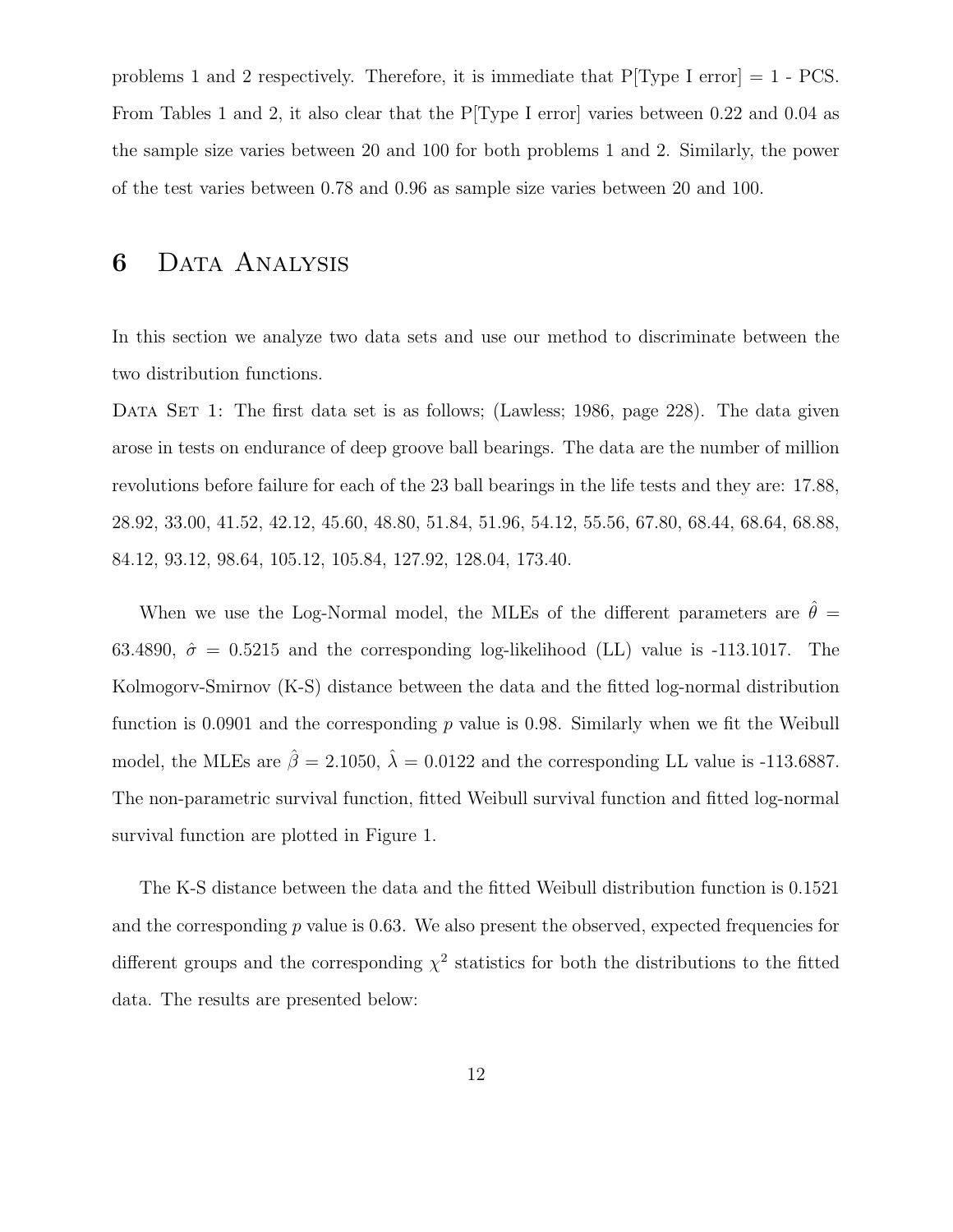| Intervals | Observed | LN   | WЕ   |
|-----------|----------|------|------|
|           |          |      |      |
| $0 - 35$  | 3        | 2.92 | 3.01 |
| 35-55     |          | 6.04 | 5.31 |
| 55-80     | 5        | 6.48 | 6.52 |
| 80-100    | 3        | 3.15 | 3.62 |
| $100-$    | 5        | 4.41 | 4.54 |

TABLE A

The  $\chi^2$  values are 0.579 and 1.045 for Log-Normal and Weibull distributions respectively. For data set 1, K-S distances,  $\chi^2$  values and Figure 1 indicate that both the distributions provide quite good fit to the data set.

The logarithm of RML *i.e.*,  $T = 0.5870 > 0$ . It indicates to choose the Log-Normal model. From (4.1), it is clear that if the data follow Log-Normal distribution then based on sample size 23,  $PCS = 0.80$  and if the data follow Weibull then  $PCS = 0.79$ . Therefore, in this case the PCS is at least  $\min\{0.79, 0.80\} = 0.79$ . Based on the assumption that the data follow Log-Normal distribution, the  $p$ -value  $= 0.28$ . Similarly based on the assumption that the data follow Weibull distribution, the *p*-value  $= 0.15$ . Comparing the two *p* values also we would prefer to choose Log-Normal distribution over Weibull distribution. Therefore, in this case, the LL values,  $\chi^2$  values, K-S distances and our proposed method indicate to choose the Log-Normal model and the probability of correct selection is at least 79%. If we consider the two testing of hypotheses problems (4.6) and (4.7), then based on the data we can not reject the null hypotheses in both cases even with the 15% level of significance.

DATA SET 2: The second data set (Linhart and Zucchini; 1986, page 69) represents the failure times of the air conditioning system of an airplane: 23, 261 87, 7, 120, 14, 62, 47, 225, 71, 246, 21, 42, 20, 5, 12, 120, 11, 3, 14, 71, 11, 14, 11, 16, 90, 1 16, 52, 95.

For Data set 2, when we use the Log-Normal model, we have the following results:  $\theta$ = 28.7343,  $\hat{\sigma}$  = 1.3192, LL = -151.706,  $\chi^2$  = 3.562, K-S = 0.1047 and the corresponding p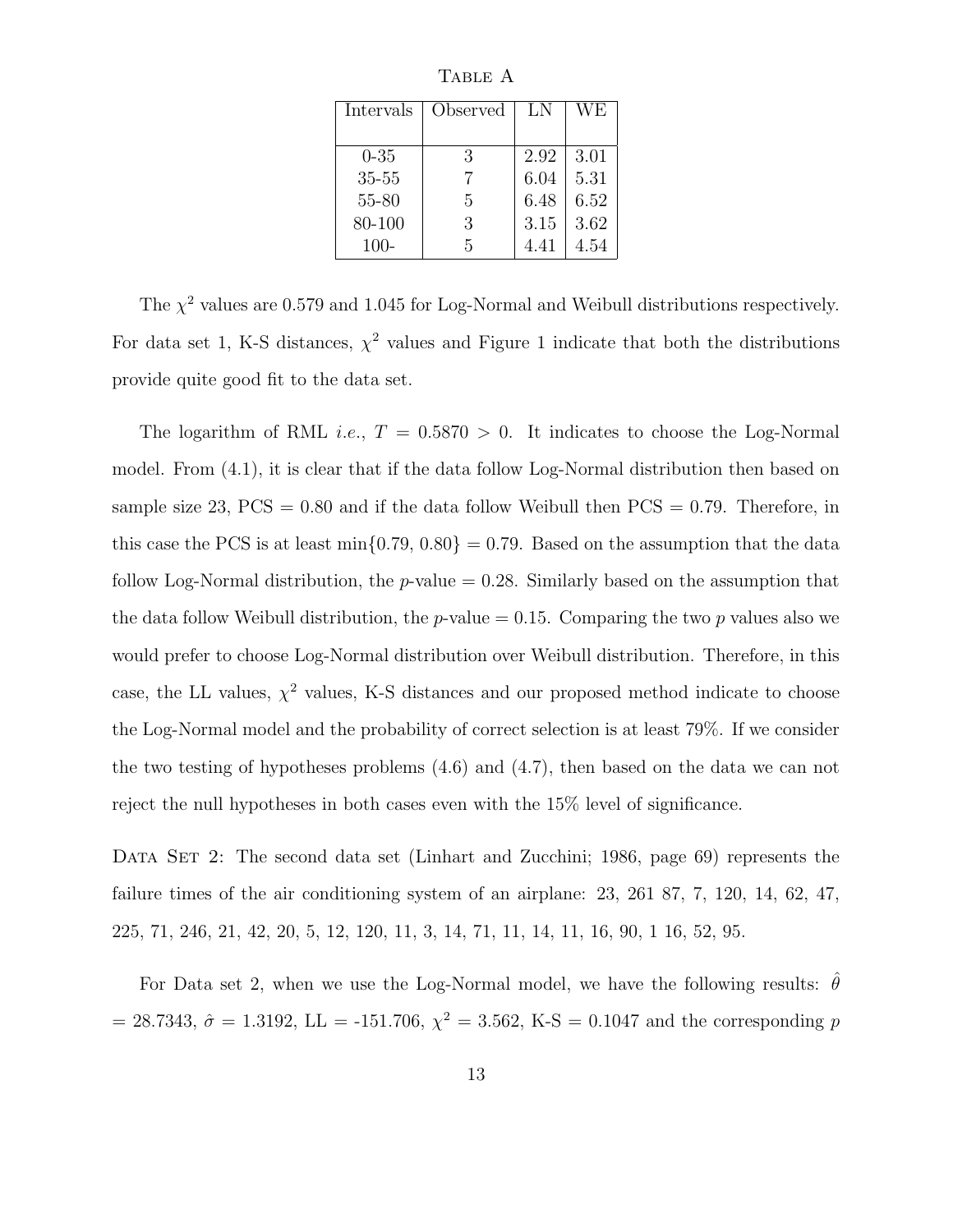value = 0.88. Similarly, when we use the Weibull model they are  $\hat{\beta} = 0.8554, \hat{\lambda} = 0.0183$ ,  $LL = -152.007, \chi^2 = 3.053, K-S = 0.1540$  and the corresponding p value = 0.44. The nonparametric survival function, fitted log-normal survival function and fitted Weibull survival function are plotted in Figure 2. For data set 2 also K-S distances,  $\chi^2$  values and Figure 2 indicate that both the distributions provide quite reasonable fit to the data set.

The observed and the expected frequencies for different groups are presented below.

| Intervals | Observed | LN   | WЕ   |
|-----------|----------|------|------|
| $0 - 15$  | 11       | 9.33 | 8.45 |
| $15 - 30$ | 5        | 6.01 | 5.06 |
| $30 - 60$ | 3        | 5.91 | 6.33 |
| 60-100    | 6        | 3.57 | 4.55 |
| $100 -$   | 5        | 5.18 | 5.62 |

Table B

The logarithm of RML,  $T = 0.3012$ . In this case also since  $T > 0$ , we choose Log-Normal distribution as the preferred model. In this case the  $PCS = min{0.83, 0.83} = 0.83$ . Based on the assumption that the data follow Log-Normal distribution, the  $p$ -value = 0.20 and similarly under the assumption that the data follow Weibull distribution, the corresponding  $p$ -value = 0.15. Based on the p values also we prefer to choose the Log-Normal model over Weibull model for data set 2. In this case also, if we consider the two testing of hypotheses problem, then based on the data we can not reject the null hypotheses in both cases even with the 15% level of significance.

## 7 Conclusions

In this paper we consider the problem of discriminating the two important families of distribution functions namely the log-normal and Weibull families. We consider the statistic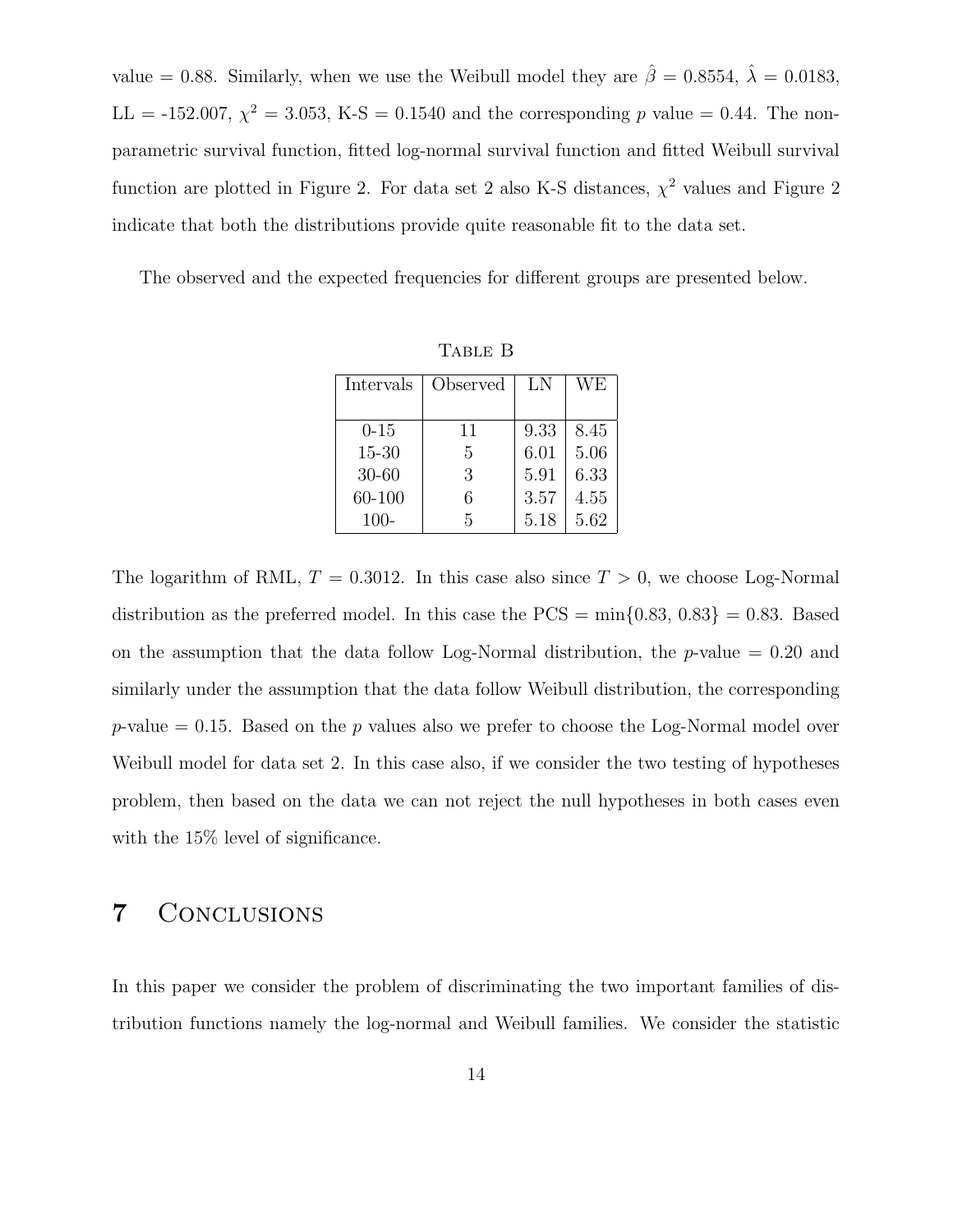based on the ratio of maximized likelihoods and obtain the asymptotic distributions of the test statistics under null hypotheses. It is observed that the asymptotic distributions are asymptotically normal and they are independent of the parameters of the null distribution. We compare the probability of correct selection obtained using Monte Carlo simulations and the proposed asymptotic results, it is observed that the asymptotic results work very well even when the sample size is as small as 20. The normality tests on RML statistic suggests that  $T$  follows normal distribution, even when the sample size very small. Therefore the asymptotic results can be used quite effectively to calculate the PCS for a given data set. We use these asymptotic results to calculate the minimum sample size required to discriminate the two probability distributions for a given PCS. Our method can be used for discriminating any two members of the location and scale family. The exact mean and variance of the corresponding normal distribution needs to be derived in each case. Finally, we should mention that for a given data set it may happen that none of the two distribution functions provide good fit. It should be clear from the  $K-S$  values and also from the  $\chi^2$ values. Those cases some other family members should be used.

ACKNOWLEDGMENTS: The authors would like to thank two referees and one associate editor for some very constructive suggestions.

## References

- [1] Atkinson, A. (1969), "A test of discriminating between models", Biometrika, vol. 56, 337-341.
- [2] Atkinson, A. (1970), "A method for discriminating between models" (with discussions), Journal of the Royal Statistical Society, Ser. B, vol. 32, 323-353.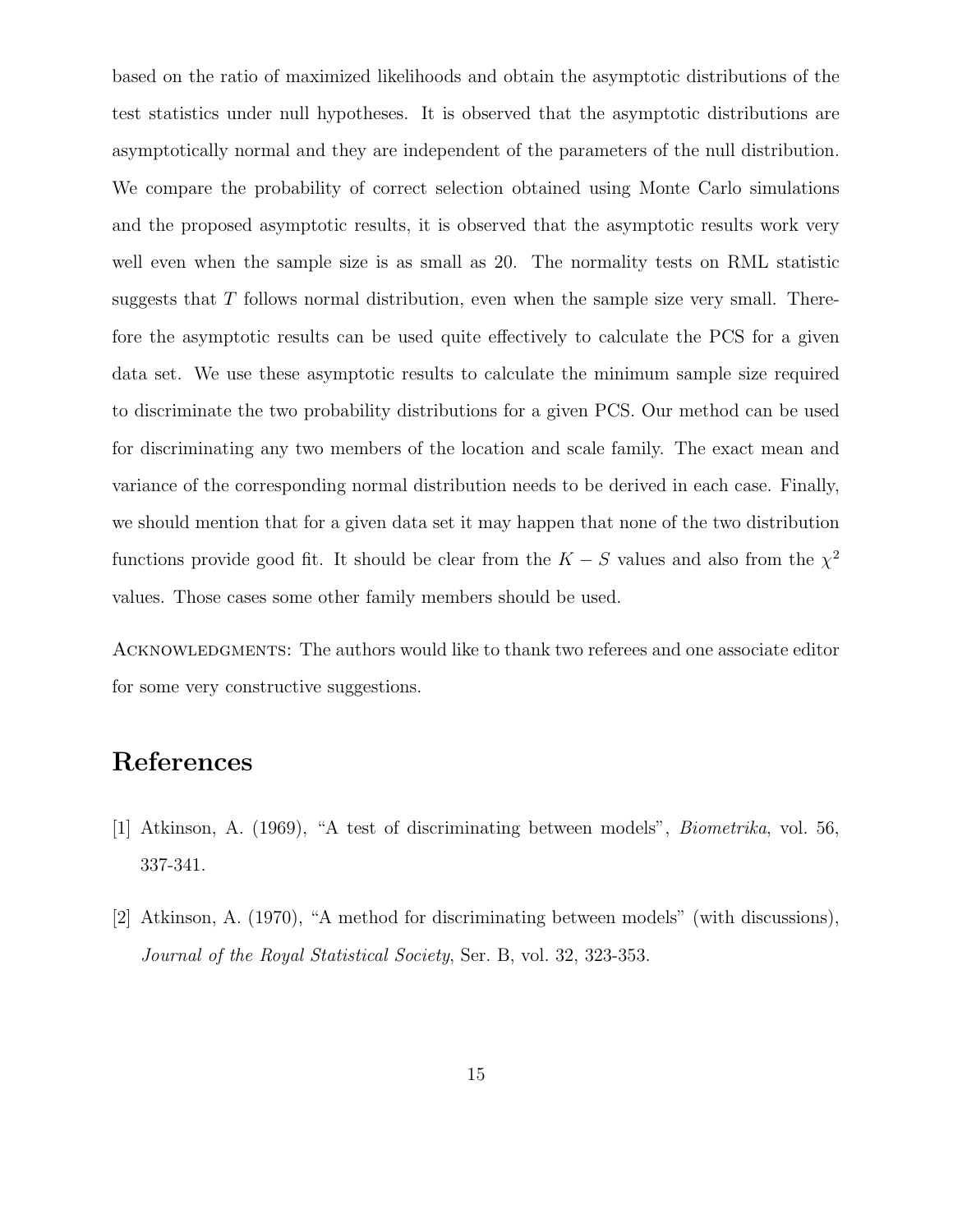- [3] Bain, L.J. and Englehardt, M. (1980), "Probability of correct selection of Weibull versus gamma based on likelihood ratio", Communications in Statistics, Ser. A., vol. 9, 375-381.
- [4] Chambers, E.A. and Cox, D.R. (1967), "Discriminating between alternative binary response models", Biometrika, 54, 573-578.
- [5] Chen, W.W. (1980), "On the tests of separate families of hypotheses with small sample size", Journal of Statistical Computations and Simulations, vol. 2, 183-187.
- [6] Cox, D.R. (1961), "Tests of separate families of hypotheses", Proceedings of the Fourth Berkeley Symposium in Mathematical Statistics and Probability, Berkeley, University of California Press, 105-123.
- [7] Cox, D.R. (1962), "Further results on tests of separate families of hypotheses", Journal of the Royal Statistical Society, Ser. B, vol. 24, 406-424.
- [8] Dumonceaux, R., Antle, C.E. and Haas, G. (1973), "Likelihood ratio test for discriminating between two models with unknown location and scale parameters", Technometrics, vol. 15, 19-31.
- [9] Dumonceaux, R. and Antle, C.E. (1973), "Discriminating between the log-normal and Weibull distribution", Technometrics, vol. 15, 923-926.
- [10] Dyer, A.R. (1973), "Discrimination procedure for separate families of hypotheses", Journal of the American Statistical Association, vol. 68, 970-974.
- [11] Fearn, D.H. and Nebenzahl, E. (1991), "On the maximum likelihood ratio method of deciding between the Weibull and Gamma distributions", *Communications in Statistics* - Theory and Methods, vol. 20, 579-593.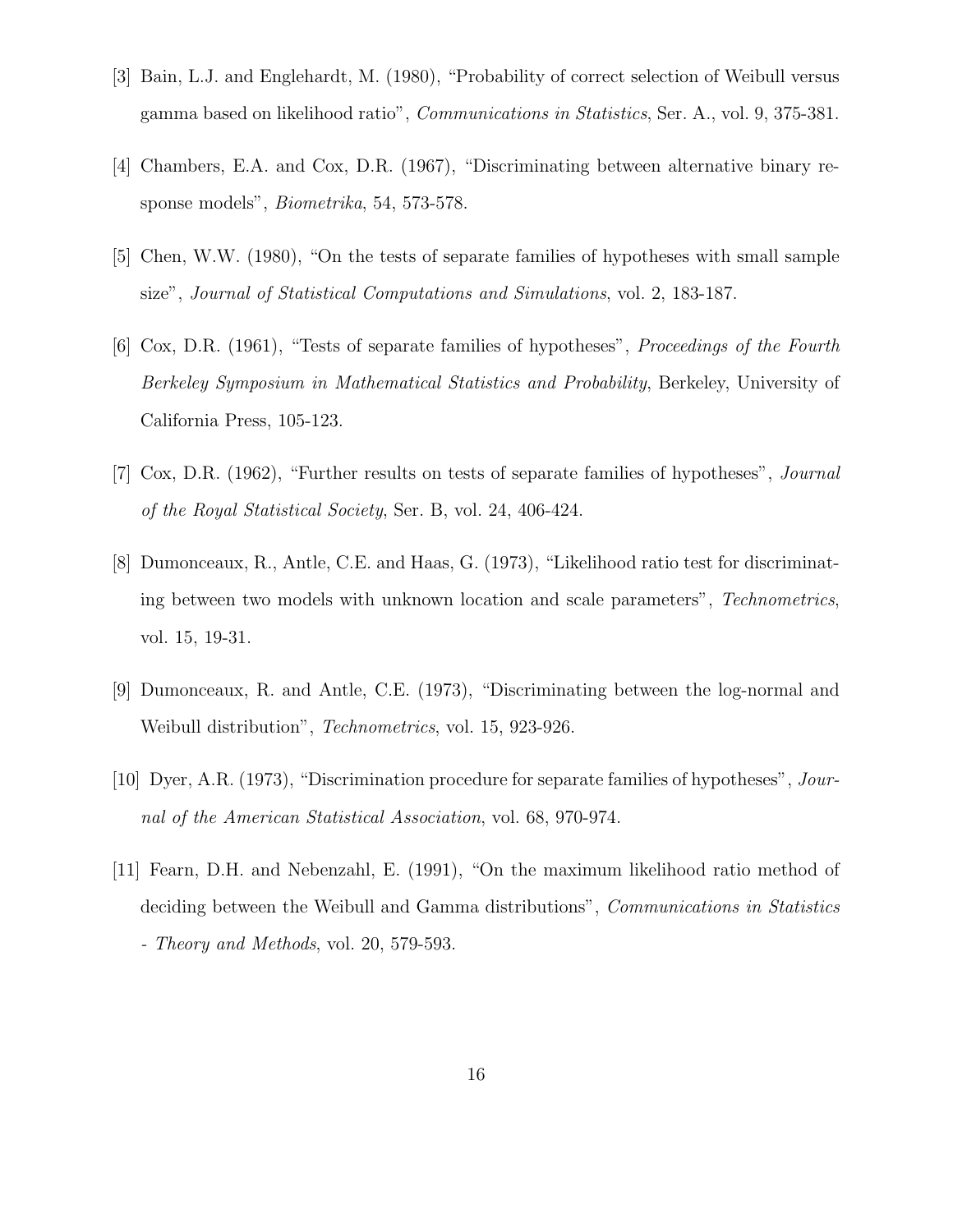- [12] Gupta, R.D. and Kundu, D.K. (2003a), "Discriminating between Weibull and Generalized exponential distributions", Computational Statistics and Data Analysis, vol. 43, 179-196.
- [13] Gupta, R.D. and Kundu, D. (2004), "Discriminating between Gamma and Generalized exponential distributions", Journal of Statistical Computation and Simulation, vol. 74, 107-121.
- [14] Kundu, D., Gupta, R.D and Manglick, A. (2004), "Discriminating between the lognormal and the generalized exponential distributions", *Journal of Statistical Planning* and Inference, (to appear).
- [15] Lawless, J.F. (1982), Statistical Models and Methods for Lifetime Data, John Wiley and Sons, New York.
- [16] Linhardt, H. and Zucchini, W. (1986), *Model Selection*, Wiley, New York.
- [17] Press, W.H., Flannery, B.P., Teukolsky, S.A. and Vetterling, W.T. (1993), Numerical Recipes; The Art of Scientific Computing, Cambridge University Press, Cambridge, U.K.
- [18] White, H. (1982a), "Maximum likelihood estimation of mis-specified models", Econometrica, vol. 50, 1-25.
- [19] White, H. (1982b), "Regularity conditions for Cox's test of non-nested hypotheses", Journal of Econometrics, vol. 19, 301-318.
- [20] Wiens, B.L. (1999), "When log-normal and gamma models give different results: a case study", American Statistician, vol. 53, 89-93.